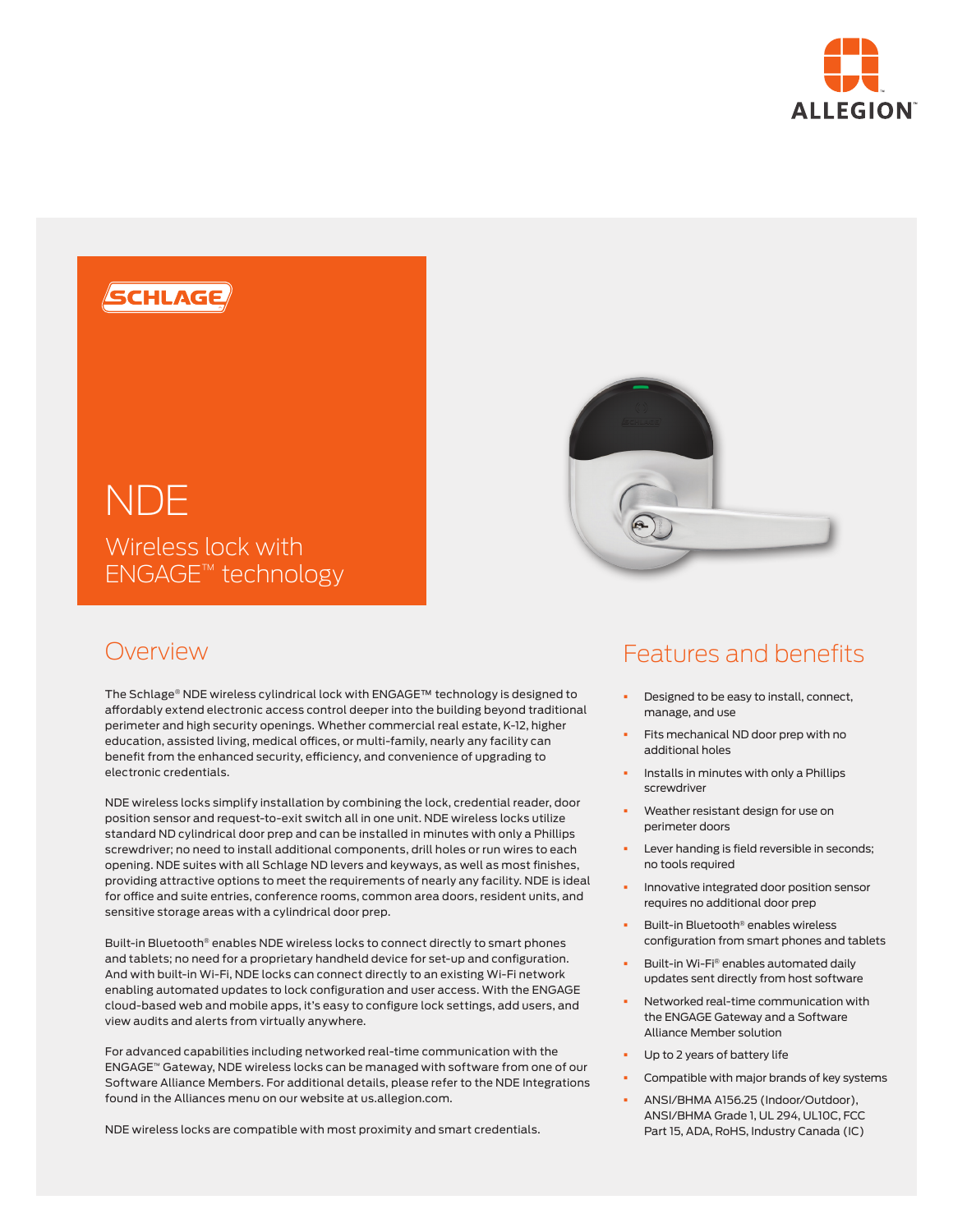**Exterior of the lock**





**Interior of the lock**



| 2.80"          |  |
|----------------|--|
|                |  |
|                |  |
| 5.03"          |  |
| 1.18'<br>1.95" |  |

| NDE wireless lock specifications |                                                                                                                                                                                                                                                                    |  |  |  |  |
|----------------------------------|--------------------------------------------------------------------------------------------------------------------------------------------------------------------------------------------------------------------------------------------------------------------|--|--|--|--|
| Users                            | Up to 5,000 <sup>1</sup>                                                                                                                                                                                                                                           |  |  |  |  |
| Audits                           | Up to $2.0002$                                                                                                                                                                                                                                                     |  |  |  |  |
| Credential verification time     | $\leq$ 1 second $3$                                                                                                                                                                                                                                                |  |  |  |  |
| Visual communications            | LED (red, amber, green)                                                                                                                                                                                                                                            |  |  |  |  |
| Audible communications           | Audible indicator (field configurable)                                                                                                                                                                                                                             |  |  |  |  |
| Communication standards          | 2.4 GHz Wi-Fi <sup>®</sup> (IEEE 802.11b/g)<br>٠<br>WPA2, WPA, WEP, 802.1x<br>٠<br>Bluetooth low energy (version 4.0)<br>×.<br>Transport Layer Security (TLS) version 1.0<br>٠<br>Advanced Encryption Standard (AES), 256-bit<br>٠                                 |  |  |  |  |
| Gateway communication<br>range   | Up to 30' in typical building environments. A detailed site survey is<br>recommended. Reference ENGAGE™ Gateway Data Sheet for additional detail.                                                                                                                  |  |  |  |  |
| Wake-Up on Radio                 | Responds to command from host in less than 5 seconds when linked to ENGAGE<br>Gateway (requires Software Alliance Member system)                                                                                                                                   |  |  |  |  |
| Data rate                        | 24 Mbps via Wi-Fi                                                                                                                                                                                                                                                  |  |  |  |  |
| Connectivity options             | Mobile (send updates at the lock)<br>٠<br>Wi-Fi access point (automatic daily updates <sup>9</sup> )<br>ú,<br>No-Tour with MT20W enrollment reader and smart credentials<br>٠<br>ENGAGE Gateway (real-time communication)<br>٠<br>RS-485 to ACP or IP to host<br>٠ |  |  |  |  |
| <b>Battery life</b>              | Up to 2 yrs with 4 AA batteries 4                                                                                                                                                                                                                                  |  |  |  |  |
| Operating temperature            | Exterior: -31º to 151ºF (-35° to 66°C)<br>Interior: 32° to 120°F (0° to 49°C) (battery)                                                                                                                                                                            |  |  |  |  |
| Operating humidity               | 0 - 100% non-condensing                                                                                                                                                                                                                                            |  |  |  |  |
| Certifications                   | ANSI/BHMA A156.25-2013 (Indoor/Outdoor), ANSI/BHMA A156.2-2011, Series<br>4000, Grade 1, UL 294, UL 10C, CSA C22.2 No. 205-M1983, FCC Part 15, IC<br>RSS-210, ADA, RoHS, ICC ANSI A117.1                                                                           |  |  |  |  |

### **Functions**

Storeroom with Vandlgard®

#### Available status signals

| Reauest-to-exit |
|-----------------|
| Door position   |

- **•** Interior cover tamper<sup>5</sup>
- § Magnetic tamper
- § Battery status
- § Lock/unlock status 6
- § Communication status 5

#### Flexible solutions

NDE wireless locks offer connectivity options to fit any size budget or business.

- 1 Mobile
- 2 No-Tour with MT20W
- 3 Wi-Fi
- $\boxed{4}$  Real-time with ENGAGE Gateway

**(e) ENGAGE** 

## ENGAGE™ cloud-based web and mobile applications

The ENGAGE cloud-based web and mobile applications deliver simple and convenient site set-up with basic access management for users and locks.<sup>1,3</sup> Please refer to the ENGAGE data sheet for additional detail.



- Maximum database storage capacity of lock. Can vary upon access control software database capacity when linked with an ENGAGE Gateway RS-485 to ACP.
- <sup>2</sup> Maximum audit storage capacity of lock. Can vary upon access control software audit storage capacity when linked with an ENGAGE Gateway RS-485 to ACP.
- Response time does not include latency time of host when linked with an ENGAGE Gateway or when using No-Tour.
- <sup>4</sup> Assuming indoor application, 13.56 MHz CSN credential, 100 actuations and one Wi-Fi update per day.
- <sup>5</sup> Consult your access control software provider for specific scope of support.
- <sup>6</sup> Software indicates lock/unlock status based on sequence of events.
- When using the ENGAGE cloud-based access management software.

Schlage • NDE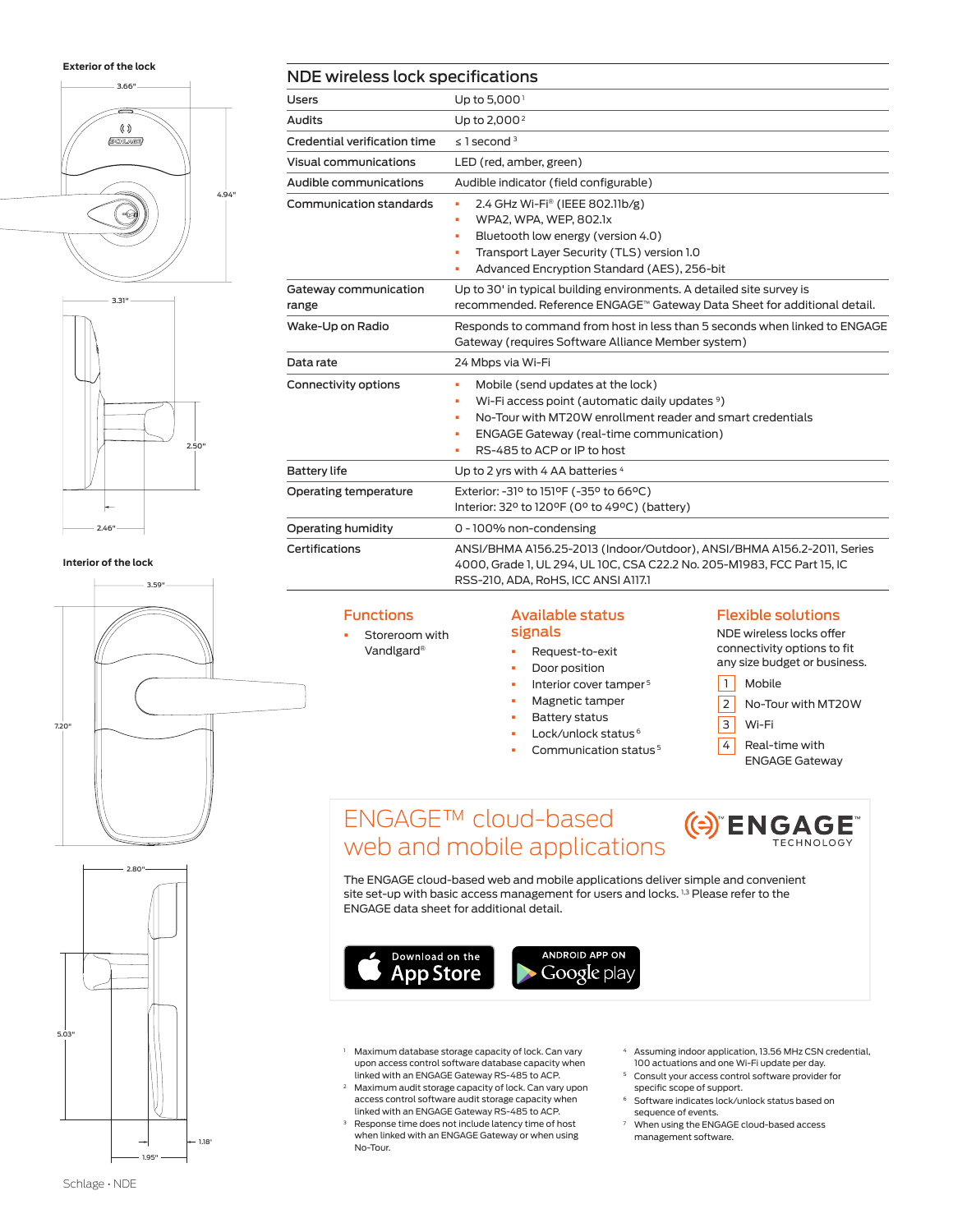#### Mechanical specifications

| <u>Mechanical specifications</u>    |                                                                                                                                                                                                                               |  |  |  |  |  |  |
|-------------------------------------|-------------------------------------------------------------------------------------------------------------------------------------------------------------------------------------------------------------------------------|--|--|--|--|--|--|
| Chassis                             | Cylindrical                                                                                                                                                                                                                   |  |  |  |  |  |  |
| Handing                             | Right-handed from factory. Field reversible in seconds (no tools required)                                                                                                                                                    |  |  |  |  |  |  |
| ANSI standard<br>(Meets or exceeds) | ANSI/BHMA A156.25-2013 (Indoor/Outdoor)<br>ANSI/BHMA A156.2-2011. Series 4000. Grade 1                                                                                                                                        |  |  |  |  |  |  |
| Door thickness                      | Standard: $1\frac{5}{8}$ " - 2" (41mm - 51mm) only                                                                                                                                                                            |  |  |  |  |  |  |
| Backset                             | Standard: 2 <sup>3</sup> / <sub>4</sub> " (70mm)<br>Optional: $2\frac{3}{8}$ " (60mm)                                                                                                                                         |  |  |  |  |  |  |
| Latch bolt                          | Standard: 1/2" (12mm) throw deadlatch (steel)<br>Optional: $\frac{3}{4}$ " (19mm) throw anti-friction deadlatch available for pairs of fire doors                                                                             |  |  |  |  |  |  |
| Levers                              | Pressure cast zinc, plated                                                                                                                                                                                                    |  |  |  |  |  |  |
| <b>Strike</b>                       | Standard: 1 <sup>3</sup> / <sub>16</sub> " lip, ANSI, DPS, 1 <sup>1</sup> / <sub>4</sub> " x 4"<br>Optional: Additional strikes, lip lengths and ANSI strike box available                                                    |  |  |  |  |  |  |
| Cylinder<br>and keys                | Standard: Schlage 6-pin Everest 29 S123 keyway Conventional cylinder with two patented keys. Additional keying options<br>available, including interchangable cores, competitor brands, master keying and grand master keying |  |  |  |  |  |  |

#### Compatible cylinders





|                                                                |                                          | WW                                | w                                    |  |  |  |  |
|----------------------------------------------------------------|------------------------------------------|-----------------------------------|--------------------------------------|--|--|--|--|
| <b>Schlage key systems</b>                                     | Conventional<br>key-in-lever<br>cylinder | Full size<br>interchangeable core | Small format<br>interchangeable core |  |  |  |  |
| With cylinder                                                  | PD. ZD                                   | <b>RD</b>                         | GD                                   |  |  |  |  |
| <b>Construction Core</b>                                       |                                          | т                                 | HD                                   |  |  |  |  |
| Disposable Core                                                |                                          |                                   | <b>BDC</b>                           |  |  |  |  |
| Less Cylinder<br>LD                                            |                                          | JD                                | <b>BD</b>                            |  |  |  |  |
| Compatible cylinders listed above are supported on all levers. |                                          |                                   |                                      |  |  |  |  |
| Sargent - Less Cylinder                                        | LD SAR                                   | <b>JD SAR</b>                     |                                      |  |  |  |  |
| Corbin - Less Cylinder                                         | LD CO6                                   | JD CO6, JD CO7                    |                                      |  |  |  |  |
| Yale - Less cylinder                                           |                                          | JD YA6, JD YA7                    |                                      |  |  |  |  |
| Medeco - Less cylinder                                         | ----                                     | JD MED                            |                                      |  |  |  |  |
|                                                                |                                          |                                   |                                      |  |  |  |  |

Six-pin competitive cylinders listed above are supported on ATH, SPA, RHO, and TLR levers. Sevenpin competitive cylinders listed above are supported on RHO levers.

#### Multi-technology reader specification

| Frequency                                                | 125 kHz proximity and 13.56 MHz smart credential                                                                                                                                                                                                                                                                                                                                                                                                                                                                                                                                                                                                                        |
|----------------------------------------------------------|-------------------------------------------------------------------------------------------------------------------------------------------------------------------------------------------------------------------------------------------------------------------------------------------------------------------------------------------------------------------------------------------------------------------------------------------------------------------------------------------------------------------------------------------------------------------------------------------------------------------------------------------------------------------------|
| <b>Standards</b>                                         | ISO standard 15693 and ISO 14443                                                                                                                                                                                                                                                                                                                                                                                                                                                                                                                                                                                                                                        |
| Maximum read range                                       | Up to 1.25" on 125 kHz proximity,<br>up to 0.75" on 13.56 MHz smart credential                                                                                                                                                                                                                                                                                                                                                                                                                                                                                                                                                                                          |
| 125 kHz proximity<br>credential compatibility            | <b>Compatibility:</b> Schlage®, XceedID®, HID®, GE/CASI ProxLite®,<br>AWID <sup>®</sup> and LenelProx <sup>®</sup><br>Schlage credential style formats: Clamshell, ISO card, ISO card<br>with magnetic stripe, keyfob, thin keyfob and PVC adhesive disk                                                                                                                                                                                                                                                                                                                                                                                                                |
| 13.56 MHz smart<br>credential compatibility <sup>2</sup> | Secure sector compatibility: Schlage and aptiQ™ MIFARE<br>Classic <sup>®</sup> , XceedID, Schlage MIFARE Plus®, Schlage and aptiQ<br>MIFARE <sup>®</sup> DESFire® EV1 with PACSA, aptiQ (Schlage) mobile<br>credentials utilizing NFC technology<br><b>CSN only compatibility:</b> DESFire, HID iClass®, Inside Contactless<br>Pico Tag <sup>®</sup> , MIFARE, MIFARE DESFire EV1, ST Microelectronics <sup>®</sup> ,<br>Texas Instruments Tag-It <sup>®</sup> , Phillips I-Code <sup>®</sup><br>Schlage credential style formats: Clamshell, ISO card, ISO card<br>with magnetic stripe, keyfob, thin keyfob, wearable wristband,<br>NFC mobile and PVC adhesive patch |

## Benefits of NDE multi-technology readers:

- § Reads both proximity (125 kHz) and smart (13.56 MHz) technologies with single device
- § NDE multi-technology readers allow the use of current aptiQ (Schlage) mobile credentials utilizing NFC technology
- § Allows end user to migrate to more secure credentials over time and as budgets permit

1 Refer to the Schlage/aptiQ mobile credential compatibilty chart for a list of certified devices

<sup>2</sup> No-Tour applications require a 1K Byte Schlage or aptiQ MIFARE smart credential